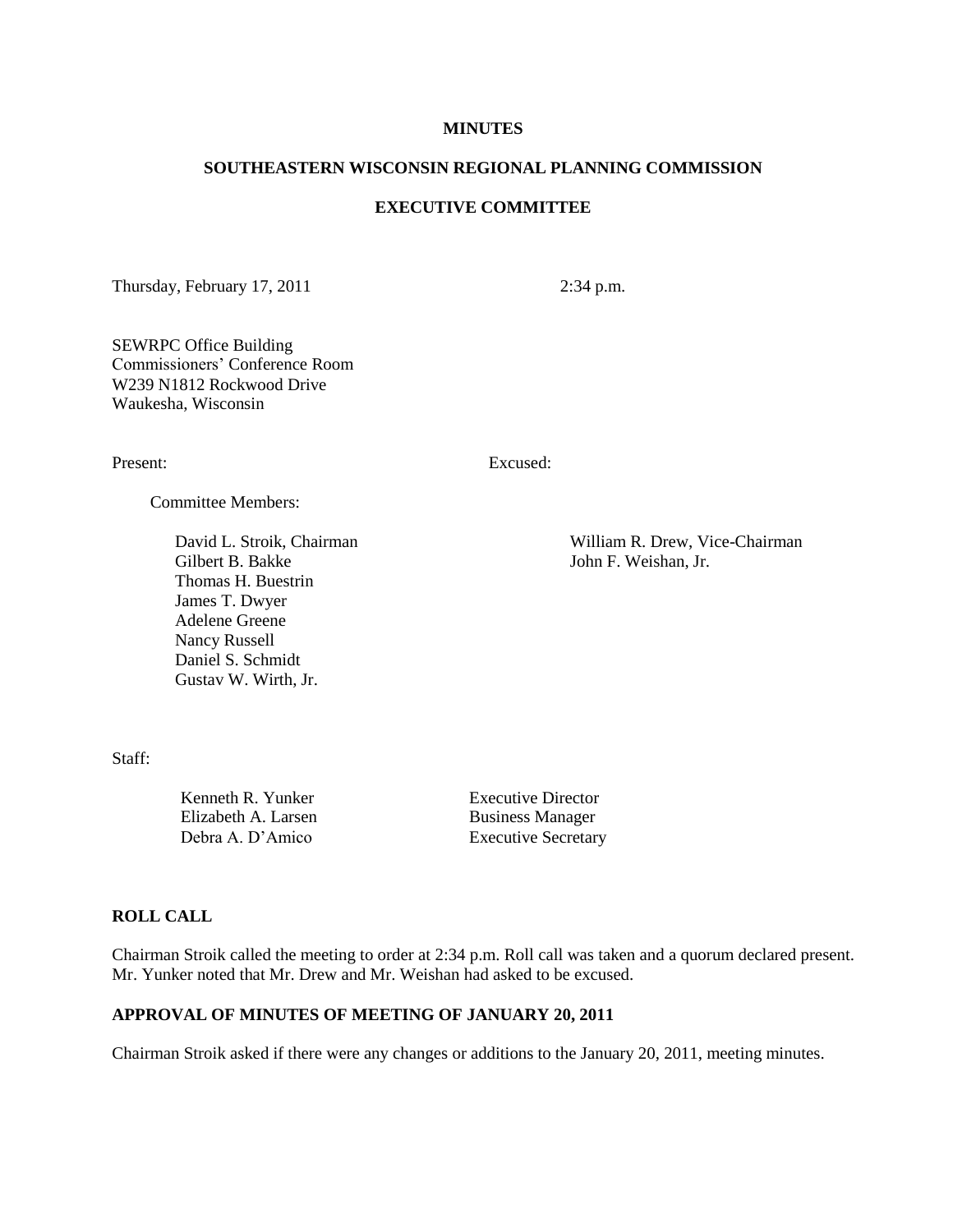## -2- (Executive Committee) February 17, 2011

On a motion by Mr. Bakke, seconded by Mr. Dwyer, and carried unanimously, the minutes of the Executive Committee meeting held on January 20, 2011, were approved as published.

#### **ADMINISTRATIVE COMMITTEE REPORT, MS. GREENE REPORTING**

Chair Greene reported that the Administrative Committee, at its meeting held just before the Executive Committee meeting, had taken the following actions:

- 1. Reviewed and approved disbursements for two financial periods: Year 2011 Nos. 2, and 3 extending over the period January 3, to January 30, 2011.
- 2. Reviewed and approved the Statement of Projected Revenues and Expenditures for the period ending January 30, 2011.

There being no questions or comments, on a motion by Ms. Greene, seconded by Mr. Schmidt, and carried unanimously, the Administrative Committee report was approved.

## **REPORT ON CONTRACTS**

Chairman Stroik asked Ms. Larsen to review proposed contracts and agreements, noting that the Committee members had received a table listing five contracts prior to the meeting. Ms. Larsen then briefly reviewed the five contracts with the Committee.

There being no questions or discussion, on a motion by Mr. Schmidt, seconded by Ms. Greene, and carried unanimously, the report relative to the contracts was accepted and placed on file (copy of report attached to Official Minutes).

## **WORK PROGRAM REPORTS**

Mr. Yunker reviewed a table entitled *"Work Program Progress Report."* He noted that the 2011-2014 Transportation Improvement Program (TIP) will be considered for adoption by the Executive Committee at this meeting. He also noted that the printing of Planning Report No. 52, *A Regional Water Supply Plan* has been completed and the planning report has been distributed to most of the Counties and municipalities within the Region. In addition, a newsletter summarizing the final plan will soon be distributed.

# **CONSIDERATION AND APPROVAL OF THE 2011-2014 TRANSPORTATION IMPROVEMENT PROGRAM (TIP)**

Mr. Yunker presented Resolution 2011-02 which provides for Commission approval and adoption of the 2011-2014 Regional Transportation Improvement Program (TIP). He explained that the TIP is a Federally required listing of all arterial highway, public transit, and other related transportation projects proposed by State and local governments to be implemented over the next four years in the seven-county Southeastern Wisconsin Region. He emphasized that all the projects included in the TIP must be consistent with the regional transportation plan and that both the plan and TIP must be determined to conform with the Wisconsin Department of Natural Resources' State implementation plan for air quality. He said that the 2011-2014 TIP was reviewed and unanimously approved by the Commission's Advisory Committees on Transportation System Planning and Programming for the Kenosha, Milwaukee, Racine, and Round Lake Beach urbanized areas.

Ms. Russell asked about three projects proposed in Walworth County. She noted that STH 50 between STH 67 and Geneva Street had recently been resurfaced and asked about the timing of the TIP project which